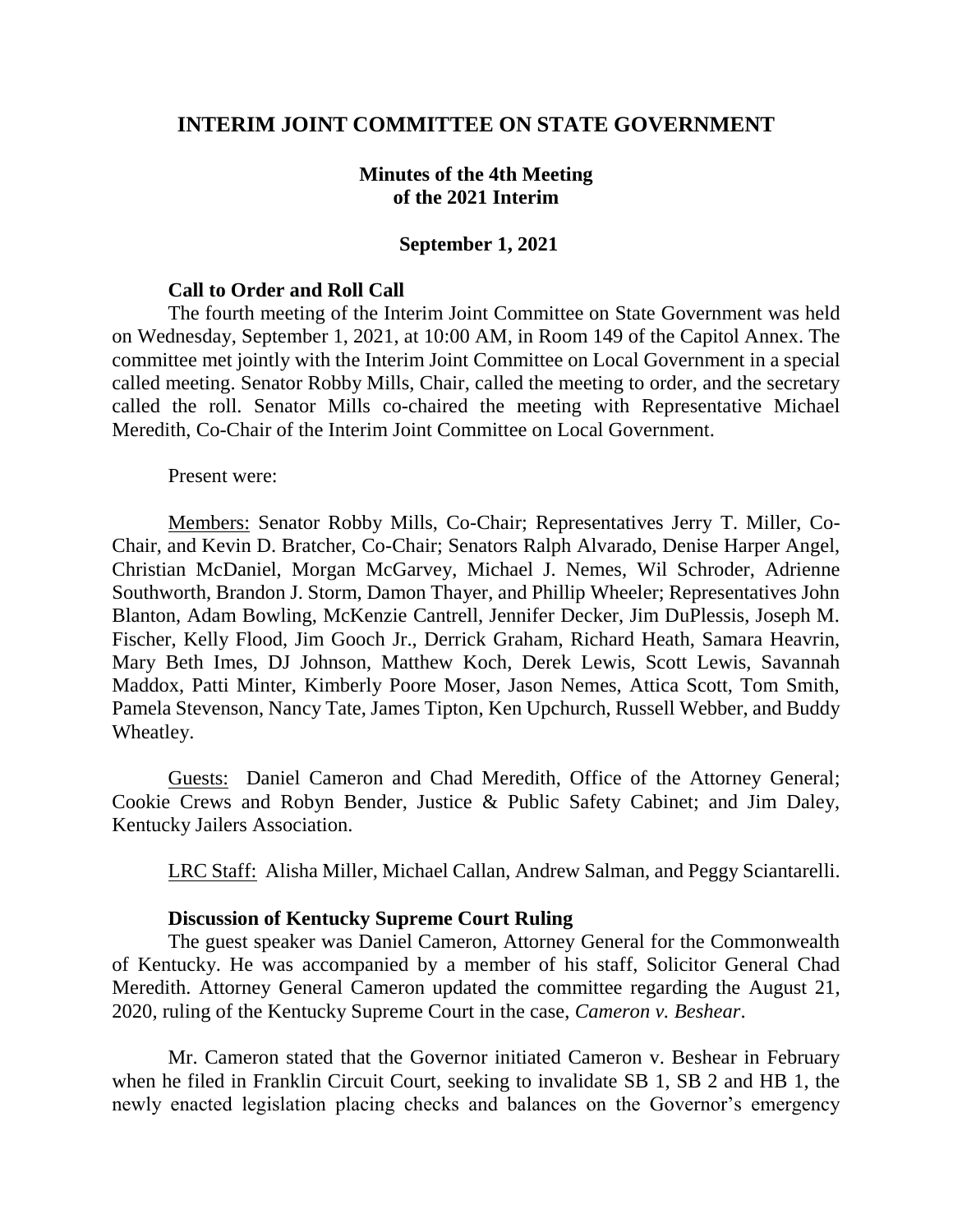power. The Governor asked the Franklin Circuit Court to enjoin the legislation, and the circuit court did so—first by entering a temporary restraining order and, later in March, a temporary injunction. After the General Assembly enacted HJR 77, the Franklin Circuit Court expanded the temporary injunction, including that legislation as well. Mr. Cameron said that after the Franklin Circuit Court entered a temporary injunction, his office asked the Court of Appeals for relief from that injunction. Recognizing the public importance of the case, the Court of Appeals recommended that the matter be transferred to the Supreme Court. The Supreme Court granted transfer of the case and heard oral arguments on June 10.

On August 21, the Supreme Court issued its decision, holding that the Franklin Circuit "abused its discretion in issuing the temporary injunction." Therefore, it reversed the Franklin Circuit Court and remanded the case with instruction to the Circuit Court to dissolve that injunction. In evaluating this case, the Supreme Court looked at whether any of the parties to the lawsuit would be irreparably harmed by a decision. The Governor claimed that he would suffer harm because the new legislation, if it went into effect, because it would reduce his power. The Supreme Court rejected this argument because the Constitution does not expressly give the Governor any emergency powers. This means that the governor is not injured in any legal sense when the General Assembly places limits or checks and balances on emergency powers. The Supreme Court found that the public would be injured if the challenged statutes do not go into effect which is a well-established rule of law that the nonenforcement of a statute constitutes irreparable harm to the public and the government.

The second factor the Supreme Court looked at was whether the Governor's claim involved a substantial question on the merits. In asking whether the claim had legal merit, the Supreme Court determined generally that the Governor's claim had no legal merit. The Supreme Court first took up the Governor's claim that the new legislation violates the separation of powers. Because the Governor only has the emergency powers given to him by the General Assembly, the Supreme Court said it does not violate the separation of powers for the legislature to define and place limits on the Governor's emergency powers.

The Supreme Court examined the Governor's claim that the new legislation infringes on his discretion to call special sessions by limiting the state of emergency to 30 days. In the Governor's view, the 30-day limit would force him to call a special session, thereby taking away his discretion. The Supreme Court expressed great skepticism about this claim, finding that the assertion that the Governor would be forced to call a special session every 30 days is not credible. The Supreme Court felt that it did not have enough information about this claim to opine on its merit, so the Supreme Court declined to make a definitive pronouncement concerning the constitutionality of the 30-day limitation.

Next, the Supreme Court evaluated the Governor's claim that SB 1 violates his executive supremacy under Section 69 of the Constitution, by requiring the Attorney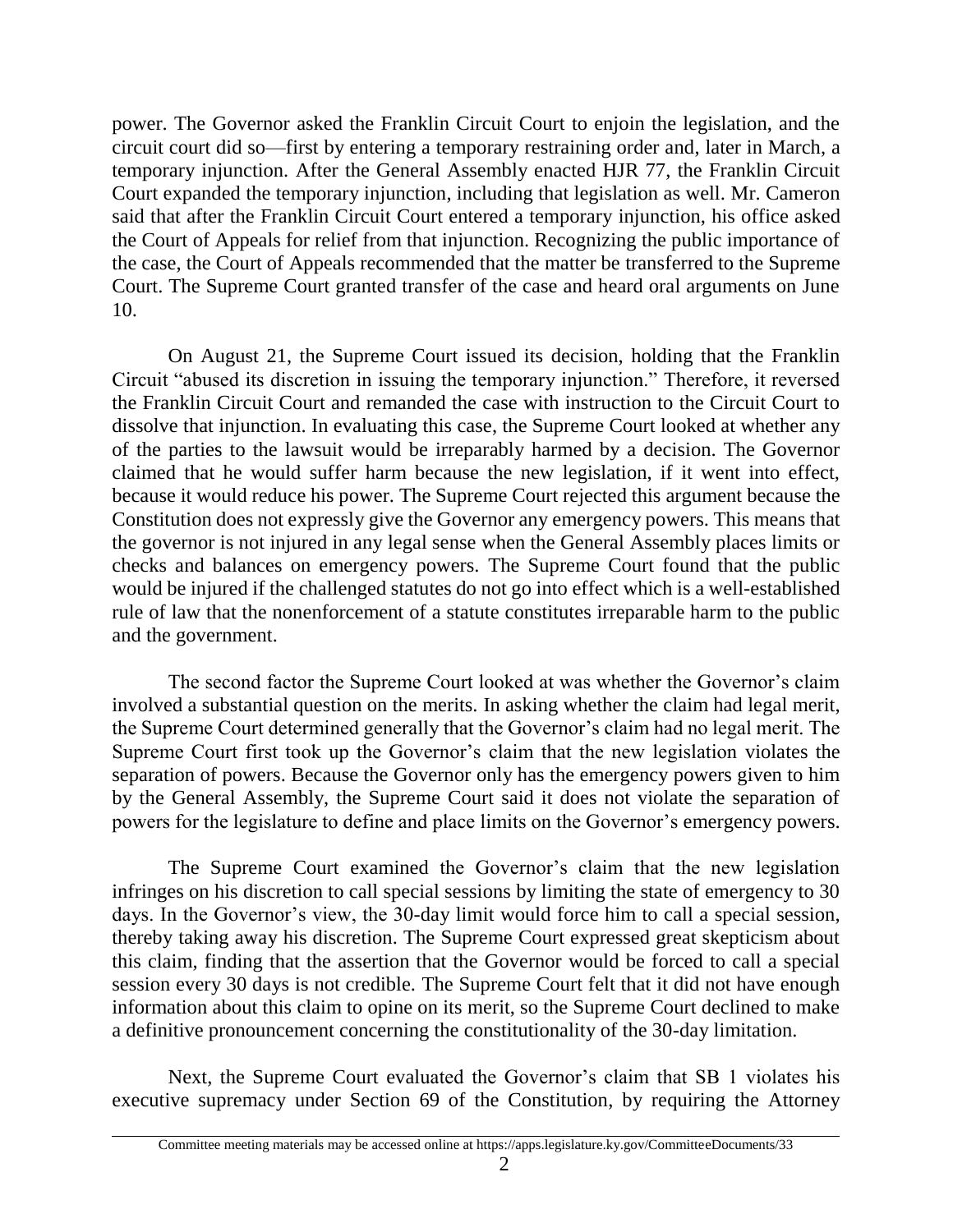General's consent in any suspension of statute during emergencies. The Supreme Court rejected this claim, concluding that SB 1, Section 4, constitutes a valid exercise of the General Assembly's authority to suspend a statute. The Supreme Court then turned to the claim that the new legislation is arbitrary. The Supreme Court rejected that claim, too, finding that the Governor has no standing to make such a claim. Finally, the Supreme Court ruled against the Governor's claims that SB 1 was unconstitutional special or local legislation. After evaluating the merits of the Governor's claims, the final element of the Supreme Court's analysis involved balancing the equity and the public interest. It had little trouble in determining that both the equity and the public interest weighed in favor of adherence to the new legislation.

According to the Rules of Civil Procedure, the Supreme Court's decision will become final 21 days after it was issued. When that happens, the matter will officially be back in front of Franklin Circuit Court, with instructions for the injunction to be dissolved. In the meantime, the Circuit Court has instructed the parties to provide it with a status report no later than September 7.

Mr. Cameron said that the issue before the Supreme Court was whether the Franklin Circuit Court's temporary injunction was proper. The decision is precedential, meaning that its reasoning is binding on the lower court. On all but one claim, the Supreme Court's reason leaves no room to conclude anything but that the statutes are constitutional. The only claim that the Supreme Court did not find to be meritless was the one about the 30 day limitation on emergencies. The Supreme Court simply concluded that it needed more information before making a decision.

Mr. Cameron said that, while the Supreme Court did not officially declare the statutes constitutional, he is confident after reviewing the court's reasoning, that the only potential obstruction of the 30-day limitation on a state of emergency will be upheld. The only way the Governor could prevail on his other claim would be for the Supreme Court to reverse itself, and that would be exceptionally unusual, especially considering that its decision against the Governor in affirming the legislature's authority was unanimous.

On or before September 13, the Franklin Circuit Court's injunction will dissolve, rendering SB 1, SB 2, HB 1, and HJR 77 enforceable. In the meantime and beyond, the Boone County Circuit Court's injunction precludes the Governor from doing anything that would contravene or violate these laws. The Supreme Court spoke clearly in its opinion when it said: "As we have noted time and again, so many times that we need not provide citation, the General Assembly establishes the public policy of the Commonwealth." With this language the Supreme Court reaffirmed the legislature's unique ability to represent the diversity of the Commonwealth. Concluding his remarks, Mr. Cameron said he is hopeful that the Governor and the General Assembly, moving forward, can find consensus on what is needed to protect Kentuckians. Representative Meredith thanked Mr. Cameron for his helpful, detailed summation of the Supreme Court ruling.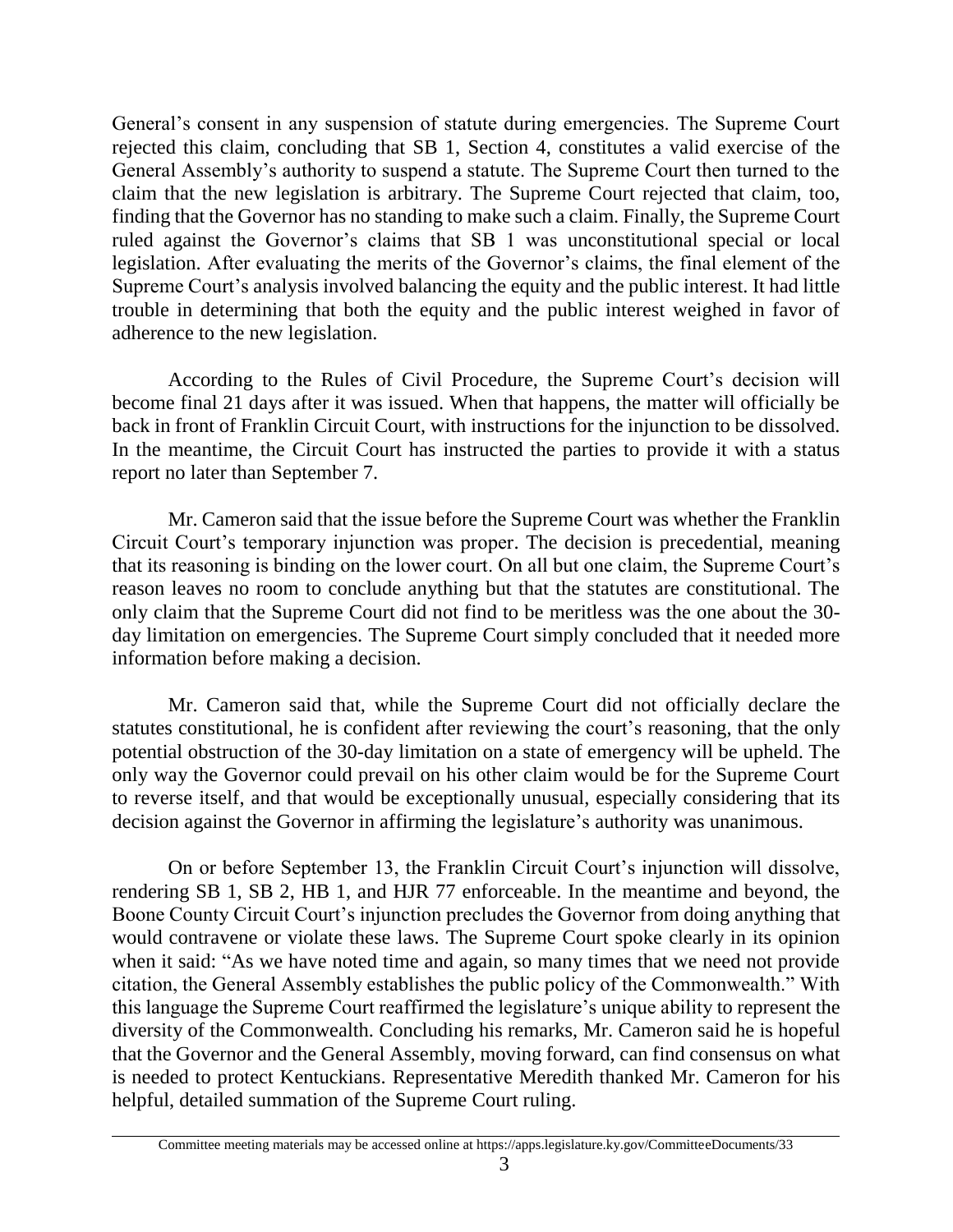In response to a question from Senator Alvarado regarding the opinion that judges sometimes inject politics in their decision-making, Mr. Cameron replied that it is his responsibility to make sure that he is respectful of all members of the judiciary, though he may vigorously disagree with some decisions that are made—whether at the circuit court, court of appeals, and even the Supreme Court level. He said it is not uncommon for a trial court, or even the Court of Appeals, to get things wrong and for reversals to occur. He thinks the Supreme Court made the point that the legislature holds the keys in terms of statutory authority and the ability to change emergency powers. This should hopefully empower the legislature as it considers its role in continuing to fight the virus.

Representative Wheatley said he hopes the legislature and the executive branch can continue to work collaboratively. He raised the question whether the legislature should have the power to call itself into session, a topic of past arguments on the floor of the House and the Senate. He also spoke about the necessity for the governor to call a special session in order to put in place the results of collaborative work with the legislature. Mr. Cameron said the Supreme Court made it clear that discretion resides with the legislature to place limits on the governor's emergency powers, and the Constitution grants the governor express power to call a special session. He said he hopes the legislature and the governor can continue to work together during times of emergency and will be able to agree on how to ultimately handle additional measures to confront COVID-19.

When asked by Senator Nemes, Mr. Cameron said the Franklin Circuit Court should lift the injunction no later than September 13 and should not be able to place any conditions on dissolution of the injunction.

Representative Nemes said that the Supreme Court ruling represents a seminal moment in the relationship between the legislature and the executive branch. The governor argued that he alone got to declare when an emergency exists, how to respond to that emergency, and how long his declared emergency exists. The Supreme Court, in a very strong opinion, stated, "In fact, non-enforcement of a duly-enacted statute constitutes irreparable harm to the public and the government." The court also said, "Furthermore, the assertion that the Governor would be forced to call a special session every 30 days is not credible." That argument was considered and unanimously thrown aside by the Kentucky Supreme Court. Representative Nemes asked the Attorney General to comment on the magnitude of the opinion and its importance in establishing the policy-making rights of the legislature. Mr. Cameron responded that the Supreme Court recognized that the framers of the Kentucky Constitution wanted to have a robust legislature that would be "in the driver's seat" relating to statutory change. It is also important to note that the Supreme Court repeatedly expressed the point that the Governor has no inherent or implied authority and that his authority is derived from statute.

Committee meeting materials may be accessed online at https://apps.legislature.ky.gov/CommitteeDocuments/33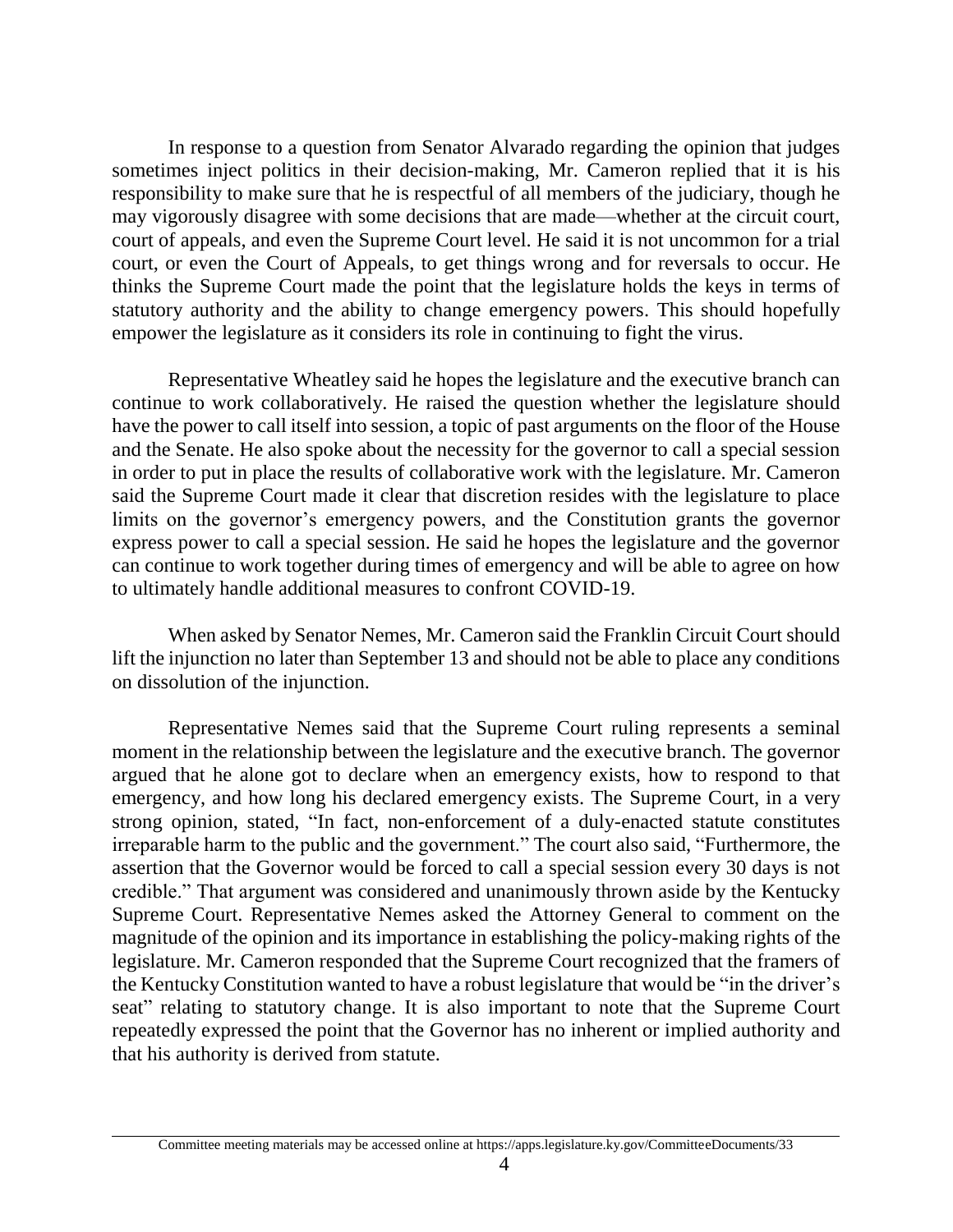Senator Thayer said that for the first time during his tenure in the General Assembly, Kentucky has an attorney general who is willing to defend the actions of the General Assembly, the people's branch of government. He said that the bills in question that were vetoed by the Governor had emergency clauses and went into effect after the vetoes were overridden by the legislature. He questioned whether the Governor had followed the law during the intervening time between passage of the bills into law and the recent ruling of the Supreme Court that upheld the laws. Mr. Cameron said there is an open question whether the governor was faithfully executing the laws during that intervening time period, but he is not willing to pass judgment on the Governor without taking the issue under advisement. Viewed from the Governor's perspective, the laws were stayed in Franklin Circuit Court; viewed from another perspective, the ruling by the judge in Boone County would have enjoined the Governor from doing anything that was inconsistent with the bills that were passed.

Representative Smith asked whether there is an opinion or research relating to businesses requiring employees to be vaccinated against COVID-19. Representative Meredith said he believes that issue is a matter of public policy that has not been addressed at this point—and which the Attorney General may or may not wish to address. Mr. Cameron said he does not believe his office has received any inquiries regarding that question. He is not able to comment further at this point, without looking specifically at an actual opinion request, or specific factual information related to a vaccine requirement in a private business.

Representative Meredith asked about KRS Chapter 39A, with respect to extending the time period for emergency declarations. Mr. Cameron said that the statutes (39A.090) provide a mechanism for local governments to request an extension of a 30-day period for up to 90 days, he believes. There were no more questions, and Representative Meredith thanked Mr. Cameron and Mr. Meredith.

# **Discussion of Issues Relative to COVID-19 in Kentucky Correctional Facilities**

The guest speakers were Jim Daley, Campbell County jailer and President of the Kentucky Jailers Association; Cookie Crews, Commissioner, Kentucky Department of Corrections, Justice & Public Safety Cabinet; and Robyn Bender, General Counsel, Justice & Public Safety Cabinet.

Mr. Daley said that beginning in March 2020, jails began having a lot of problems and issues that required significant changes to operations at local detention facilities. With those changes came substantial costs. The emergency orders from the executive branch and the Supreme Court had a major impact. Some of the increased costs suffered by jails and counties are intangible. The Campbell County jail has a budget this year of approximately \$17 million and is the largest employer in the county. Full service jails are very expensive, and county fiscal courts are tasked with that cost by statute. However, the greatest cost to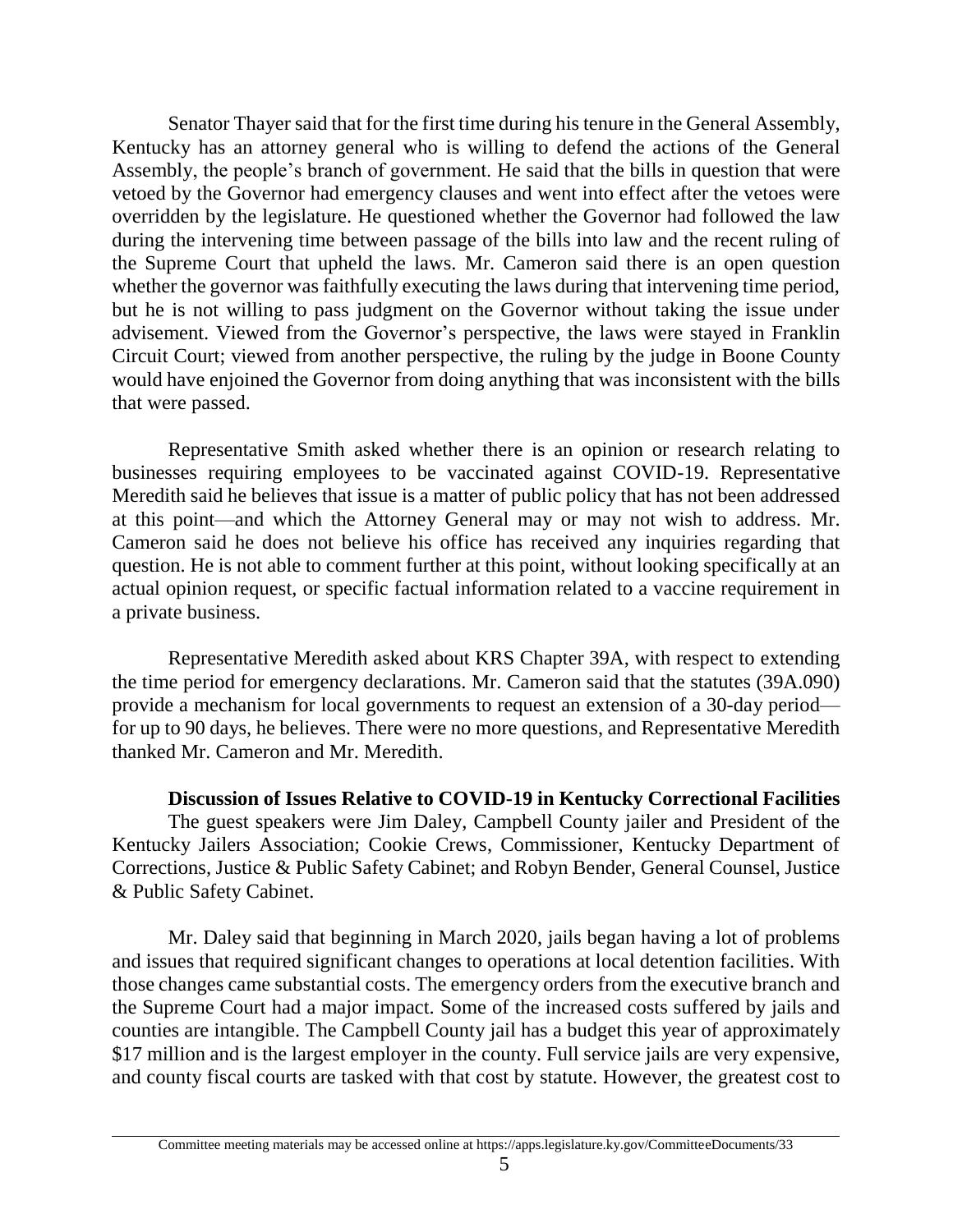Campbell County has been the loss of a 20-plus year sergeant and a three-year deputy to COVID.

Mr. Daley said that, as an elected jailer, he does not control who is admitted, how long they are there, or when they are released. He does not control his own budget. All of that is set by statute. It is particularly true for every full-service jail and becomes an item of contention for many detention facilities. He is extremely fortunate, in that Campbell County has a wonderful fiscal court and a wonderful judge/executive. Because of jailers' lack of control, most jails are not equipped to deal with quarantine or other issues relating to COVID. For a long time the Campbell County jail did not have any issues and then suddenly had 200 people infected by COVID. Within one month the jail was COVID-free. Today, approximately 18 people in the jail are COVID-positive. Even prior to COVID, it was difficult to hire people for jail work. The jail is a potential 656-bed facility that currently has about 450 inmates. Campbell County has a suggested capacity of 85 for deputies but is down by 50 due to COVID. These intangible costs—not seen from the outside—are personnel-related. Overtime is another big issue. In July 2020, the monthly overtime bill was \$80,000, due to a shortage of staff, and the fiscal court had to step up and put that money into the jail. In July 2021, the overtime budget was \$30,000. For the year 2020, the total spent for overtime was \$698,543; so far, the 2021 cost of overtime is \$601,312. Some staff have quit because they cannot take a vacation. Due to staff shortages, there are people on-call every week. They not only have to worry about their own health but also the health of their families.

Transport between jails for the last 18 or 19 months was temporarily shut down because of COVID and may have to be shut down again. Campbell County had to bear the cost of implementing virtual court. Without virtual court, inmates have to be transported, because some judges want the person in front of them. Online visits for attorneys have to be set up and maintained. Because of its number of state inmates, Campbell County has to do that for counties throughout the state which is expensive. Mr. Daley said he hired his own IT staff person to deal with the issue, at a cost of \$60,000, plus the cost of benefits and equipment. He felt it was his facility's duty because it holds inmates from all over the state.

Mr. Daley said that his jail received a call from the Department of Corrections regarding a need to limit visitations, but a couple of jails have been written up, upon inspection, for not allowing visitation. Campbell County had to stop faith-based services, substance use treatment, and monoclonal reconation therapy. Those programs are really needed in local jails. Campbell County was planning to start them again but had to shut them down again because of renewed problems with COVID and the new variant.

Mr. Daley said that all of the changes that were required were made with no extra funding from the Commonwealth, and jail revenue has taken a drastic hit from the pandemic. He paid the county police department for several months to supply people to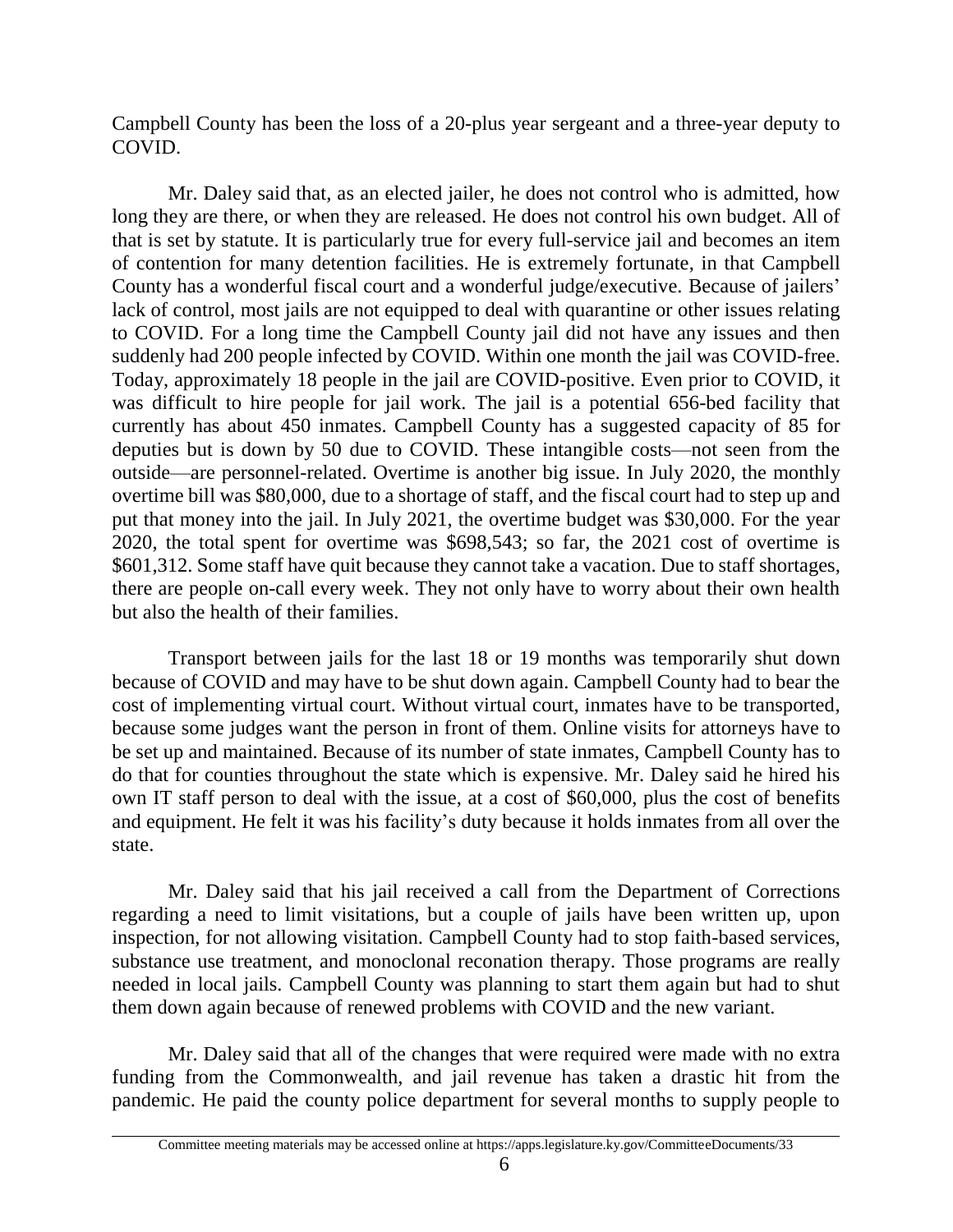work in the jail. His prison account for 2021 lost \$1.6 million in revenue that would have been received for housing state inmates. He said he has those figures broken down by month, and he offered to share that information.

Mr. Daley said that passage of HB 556 during the 2021 regular session was supposed to provide an extra \$2/day per diem for the duration of COVID. However, not a single county facility has received any of the funding outlined in that bill, and the Department of Corrections has recently communicated that expenses are not recoverable without a line itemization of the expenses. Campbell County has a great jail staff and a fiscal court that takes care of a lot of things relating to funding, but smaller jails do not have the ability to do that. It is a very expensive process, and they would not be able to provide numbers to substantiate all the expenditures.

Responding to questions from Representative Matt Lockett, Mr. Daley said he can only speak for the Campbell County Detention Center, which has a mask mandate and also checks temperatures when people come in. In-person visitation has stopped, but attorneys can meet with their clients online. They can also provide written materials for the jail to pass on to their clients. About 50 percent of jail staff have been vaccinated. Vaccination is offered every day, and a lot of state inmates choose to be vaccinated. At least a dozen staff or inmates have had COVID and recovered. Two died. He does not have that information for other facilities.

In response to a question from Representative Moser about utilization of substance use disorder beds that are contracted with various vendors around the state by the Department of Corrections, Mr. Daley said he does not know the answer to that and does not know of any problems or questions about that from other jailers. Representative Moser said there are inmates who could benefit from that treatment. Use of those beds would also help alleviate overcrowding issues in jails and is an issue that should be reviewed.

Senator McDaniel spoke about the budget impact of the jail's loss of revenue for state inmates who leave the jail. Mr. Daley confirmed that, because of lack of staffing, he shipped out about 85 state inmates a couple of months ago. Senator McDaniel said that jails should have received money that was allocated to begin setting up videoconferencing with the court system, and Mr. Daley said they "had not seen a dime." Senator McDaniel also spoke about the legislature's appropriation of monies to defray costs related to COVID. He suggested that the Department of Corrections should begin to reconsider its position and not decide that those who serve on the front line deserve less.

When Representative Deanna Frazier asked about vaccination rates in the jails, Mr. Daley said there was a slow start, with some jails being late in having the ability to get the vaccinations. In northern Kentucky the health departments acted quickly, and the Campbell County jail has vaccinated about 50 percent of its current population. Also, many released inmates have been vaccinated.

Committee meeting materials may be accessed online at https://apps.legislature.ky.gov/CommitteeDocuments/33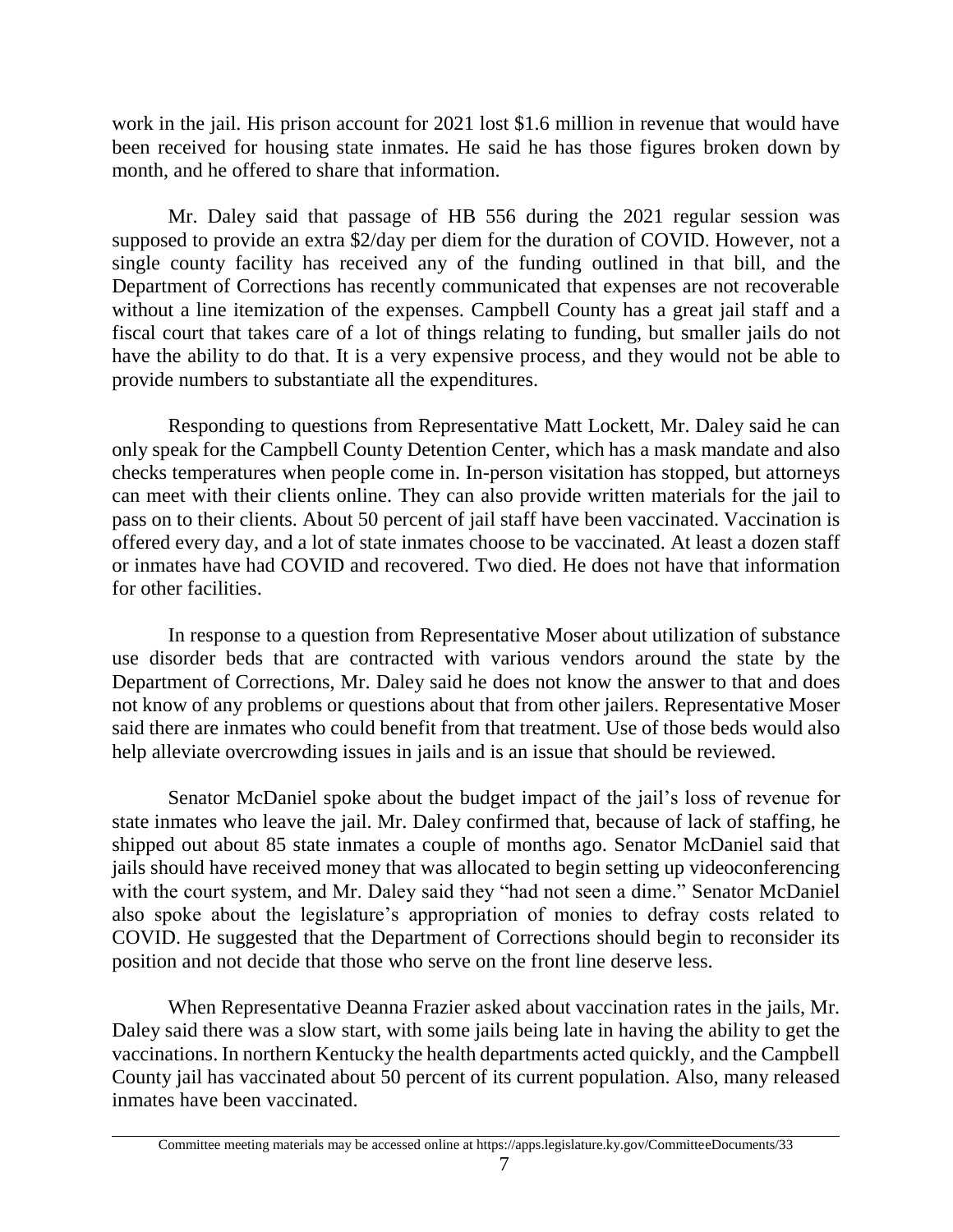In response to a question from Representative Tate about policies relating to quarantine, Mr. Daley said there is no statewide quarantine policy for jails. In Campbell County, inmates are quarantined for seven days when they come in, but that may be changing to 10 days because of the influx of new cases. If inmates have symptoms, they are placed in a separate quarantine area for another 10 to 15 days. He discussed the guidelines in more detail and stated that the decisions are made at the local level.

Responding to Representative Stevenson, Mr. Daley discussed the protocols for protecting inmates from COVID. He noted that they include housing COVID-positive inmates together and requiring inmates to wear masks when outside their cells.

Representative Adam Koenig asked about the visitation policy. Mr. Daley said that jails are doing visitation in different forms. His jail does not currently have in-person visitation. Every facility is different. Kenton County, for example, has a beautiful facility that has the ability move people around and that has a nice visitation area. A lot of jails do not have that. Representative Koenig also stated that it is time for the legislature to seriously consider increasing the per diem for jail staff on a permanent basis, not just COVID-related.

Representative Derek Lewis said that the jails in his district—Clay, Laurel, and Leslie Counties—are also struggling as a result of COVID, and he also echoed Senator McDaniel's concerns about defraying expenses.

There were no more questions, and Representative Meredith thanked Mr. Daley for his testimony. The next speakers were Cookie Crews, Commissioner of the Department of Corrections, and Robyn Bender, General Counsel for the Justice and Public Safety Cabinet.

Ms. Crews said that the first COVID-positive test of an inmate occurred in April 2020. Dealing with the virus has been extremely hard for staff. Last year, 48 inmates and five staff were lost to COVID. Around April 2020, the prisons began vaccinating the vulnerable group of ages 60 to 80 and later began to vaccinate staff and the general inmate population. Currently, the vaccination rate for the inmate population has increased to 83.02 percent, but the rate at individual institutions can range from 35 percent to 75 percent. There are efforts to test staff twice a week if they are unvaccinated. Ms. Crews expressed concern for the health and safety of staff and their families. The prisons continue to do mask wearing and testing. When inmates enter the system, each is given a rapid test after leaving the bus. They are tested again twice after seven-day intervals.

Responding to Representative Decker, Ms. Crews said she does not have the information with her about the number of inmates that have recovered from COVID but offered to get that information, broken down by institution. Regarding treatment protocols, this is dealt with on a case by case basis whether the person is vaccinated or unvaccinated.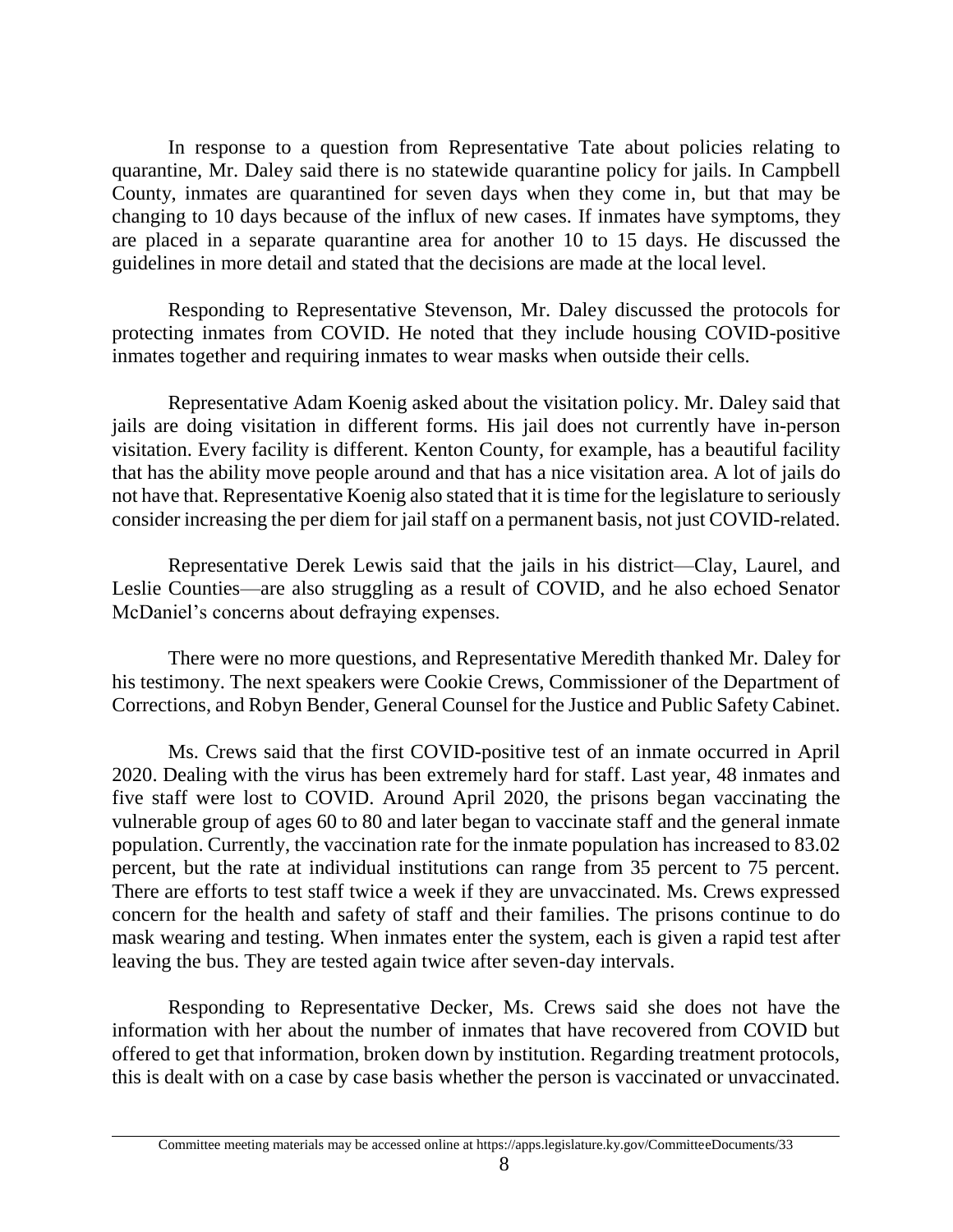Responding to Representative Heavrin, Ms. Crews said that the power at the Peewee Valley facility was restored the previous night. The power structure has not been fixed, but power is being provided by generators.

Representative Johnson said he would appreciate receiving information about the percentage of staff and guards that have been vaccinated and the percentage that have had COVID and recovered. Ms. Crews said she can only speak generally. It depends on the location in the state. In Oldham County, for instance, the three prisons have a vaccination rate of 50-70 percent. In the eastern part of the state, the rate is probably about 32-34 percent and around 40 percent in the west. She offered to get the number of COVID recoveries for Representative Johnson.

Responding to Representative Lockett, Ms. Crews confirmed that personal protective equipment is provided as needed. When he asked about factors contributing to staff shortages, Mr. Crews said it is a combination of things. Because of COVID, people are worried about their families. She also spoke about the relatively low pay, the long hours, and the unpleasant aspects of dealing with prisoners.

When Representative Moser asked about the use of substance use disorder beds contracted to vendors, Ms. Crews said that those are being utilized to the best of the Corrections Department's ability. She thinks all the beds are filled but offered to get that information. She believes that inmates are getting substance use treatment but that COVID has slowed the process down. Sometimes when inmates leave, due to the pandemic, it may cause them to reconnect with their families as opposed to going to a halfway house.

Representative Moser discussed Regeneron and monoclonal antibody infusion, which are treatments available for individuals who test positive if they meet certain criteria. She asked whether DOC would consider use of these treatments. They have been shown to reduce severe illness and hospitalization. Ms. Crews responded affirmatively. Representative Moser said the treatment should be utilized and she would be happy to assist any effort to expand use of the treatment.

Senator Alvarado urged anyone who has not been infected to get a vaccination. Even those who have been infected that may have an adequate antibody response should get a vaccine as a booster to their immune level. He also said that the nursing home environment is also struggling with staffing issues, with about 36,000 clinical beds in the state.

Representative Walker Thomas said he would like to know how many non-US residents are in the state's prison system this year, compared to last year, and how many might have tested positive for COVID. Ms. Bender agreed to get that information.

Responding to questions from Representative Tipton, Ms. Crews said that 83.02 percent of inmates have been vaccinated. Regarding the vaccination rate of state prisoners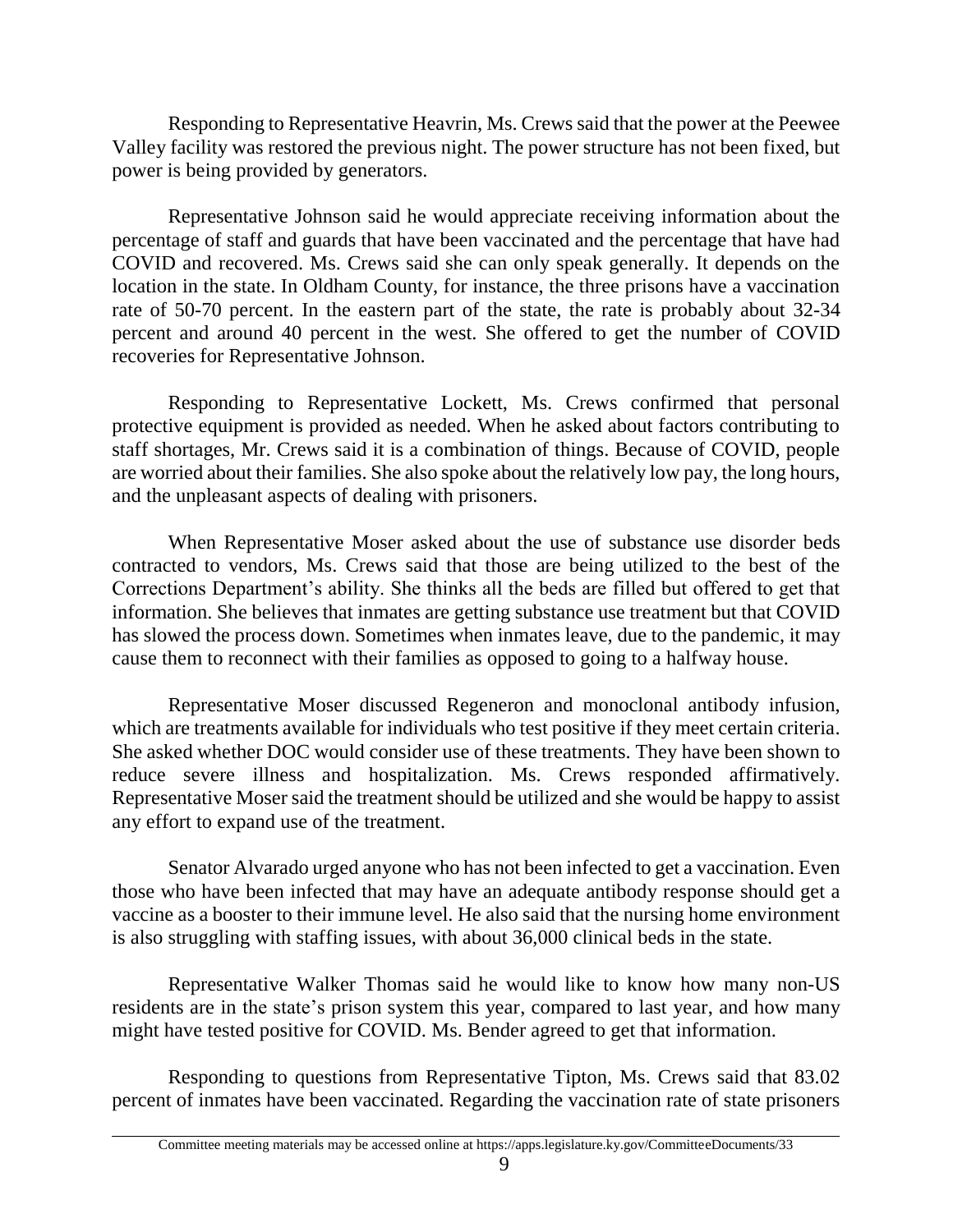in local jails, she said she would probably not have information on them until they actually enter the prison system. As to inmate capacity at the institutions, she said she does not know the capacity last year but can get that information. Today the capacity is 10,027, with 1,645 of those inmates being vaccinated. Ms. Bender said she believes the population in March 2020 was approximately 12,000 but that she would get that information for Representative Tipton.

Representative Koenig suggested that there was some ambiguity in previous testimony regarding visitation policy. Ms. Crews said that DOC does not provide direction for county jails.

Representative Meredith asked about public health guidance that was provided by the Justice & Public Safety Cabinet and the Department of Public Health. He said it seems as though the Jailers Association may have been working from those guidelines. Ms. Bender described documents from various agencies and government offices that addressed guidance for visitation in penal institutions and said that the Department of Corrections did not issue a directive about jail visitation.

Senator Robin Webb asked about opportunities for vaccination at the prison institutions. Ms. Crews said that vaccination is voluntary. They are given one-on-one information about what it would mean to them as an individual and why getting vaccinated is recommended. Senator Webb also asked whether accurate reporting data is available regarding state inmates that are in county jails. Ms. Crews said she would get an answer to that for Senator Webb.

Responding to Representative Tate, Ms. Crews briefly discussed how COVID has impacted services to the inmates. She said that early on during the pandemic most programs were shut down for about a year, but all programming and education shifts have now been restored.

Responding to Senator Southworth, Ms. Crews said that unvaccinated inmates are able to have visitation. In order to provide stability and safety, visitors are required to be vaccinated. The plan is to gradually open up visitation to children and eventually the unvaccinated, but they have not reached that point yet. Senator Southworth said she heard from a constituent that a child was not allowed to be included in a visit that took place via Zoom. Ms. Crews said that should not have happened and that children should be able to visit via Zoom. Her plan is to fully restore visitation in person at some point. It is important both to the inmate and to family members.

Representative Meredith asked whether any local jails that house state prisoners have requested help because of overcrowding. Ms. Crews said that small jails are not able to quarantine like they should, and from time to time DOC has removed state inmates from jails that reach out to DOC. In the early days of COVID, several jails requested help. One